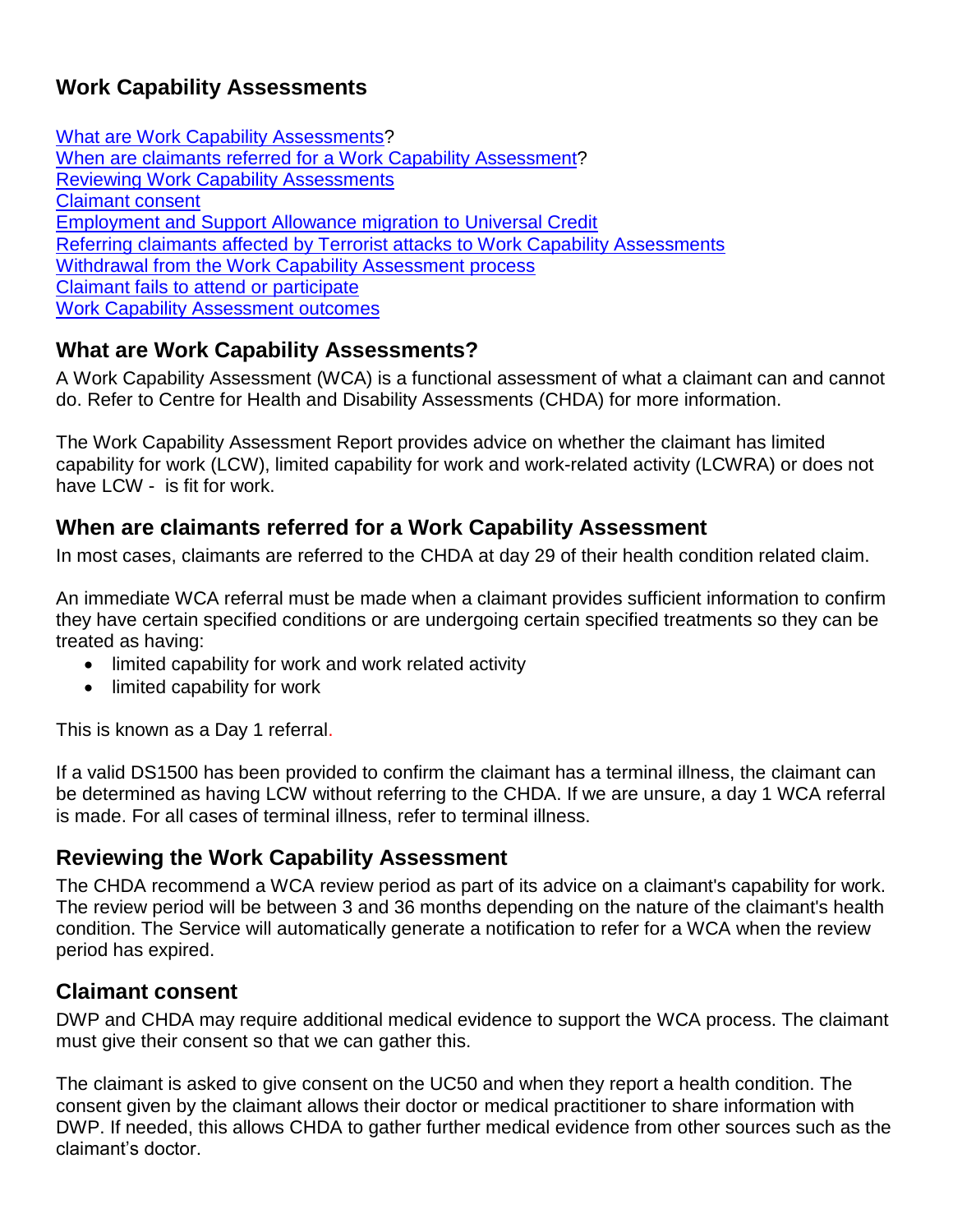The claimant is given the choice to give or to not give their consent.

If the claimant does not give consent, the WCA action continues. This means the WCA decision can only be based on the information provided.

In these cases, the WCA referral is still made through the Medical Services Referral System (MSRS).

The WCA55 is printed off, completed and sent clerically to CHDA. The form is marked to show that consent has not been given and the claimant's GP cannot share information with the CHDA.

The CHDA will assume a claimant has given consent unless they receive the marked WCA55.

A claimant can change their mind at any time to give, or not give consent. If a claimant withdraws their consent, this only relates to the release of information from the doctor or other medical practitioners dealing with their health condition. It doesn't affect the way in which DWP uses the information already held.

If a claimant withdraws or gives consent for their doctor or medical practitioner to be contacted following the WCA referral, but before the decision is made, the CHDA must be informed immediately. The claimant's details (including the date the consent was withdrawn or allowed) are sent by secure email to DWP CHDA INTERCHANGE.

The exception is the DS1500 which can be supplied to DWP without the claimant's knowledge. Refer to Terminal Illness for more information.

Refer to the Capability for Work questionnaire for more information.

## <span id="page-1-0"></span>**Employment and Support Allowance migration to Universal Credit**

When a claimant moves from Employment and Support Allowance (ESA) to Universal Credit due to a change of circumstances and has had a WCA decision made on their ESA claim, this decision will be used on the Universal Credit claim.

Details of the ESA Work Capability Assessment decision will be captured on the UCFS MGP1 form.

If a claimant fails to report that they have a health condition on their migrated Universal Credit claim, confirmation must be obtained that they still have a health condition and the claimant must amend the information they have submitted.

If an ESA claimant has already been determined as having LCW or LCWRA, an agent will decide if this can apply from the start of the Universal Credit claim.

If the decision does apply from the start of Universal Credit claim, they will not be referred for another WCA unless a review is due or their health condition changes.

Where the ESA claimant has already been determined as having LCW or LCWRA, they will also be given a review period of between 3 and 36 months. Once the MGP1 form has been processed an automated notification will advise staff when to refer for a WCA.

If the ESA review WCA date has passed, Universal Credit will apply a 3-month re-referral date from the date of the Universal Credit claim.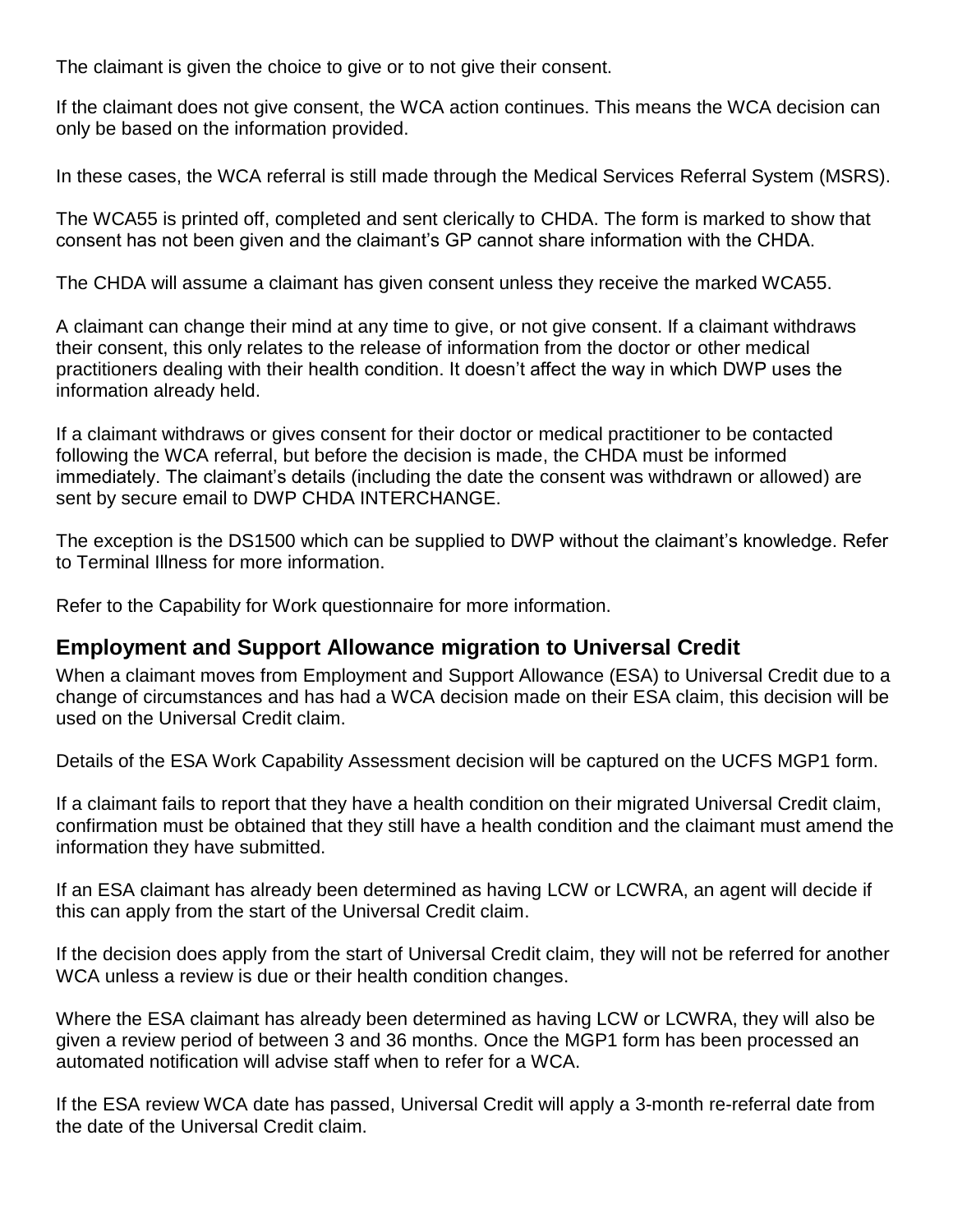When there is good reason to believe that a claimant no longer has the condition that resulted in the decision for having LCW or LCWRA in ESA, they can be referred to CHDA for a WCA. The claimant will retain the decision they have LCW or LCWRA until a review WCA has taken place and a further decision is made.

When a claimant migrates to Universal Credit before completing their WCA, they must provide medical evidence until the WCA outcome in Universal Credit.

### **Severe conditions**

When a claimant who migrates to Universal Credit meets the Severe Conditions criteria for ESA, this continues to apply in Universal Credit. Refer to Severe Conditions guidance.

### <span id="page-2-0"></span>**Referring claimants affected by terrorist attacks to Work Capability Assessments**

We must ensure that Universal Credit claimants who are unfit for work and affected by recent terrorist attacks are treated appropriately throughout their customer journey.

There is no central list of those affected – we rely on claimants identifying themselves.

When a claimant is identified as being affected by a terrorist attack prior to a WCA referral:

- Medical Services Referral System referral is completed as normal
- this is highlighted to the Health & Disability Advisory Service Performance contact in the claimant's region

It is vital we treat these claimants sensitively paying particular regard to the Complex needs guidance.

#### <span id="page-2-1"></span>**Withdrawal from the Work Capability Assessment process**

There are 7 situations when a claimant must be withdrawn from the WCA process. These only occur prior to the WCA determination.

The 7 situations when a claimant must be withdrawn from the WCA process are when:

- they are no longer unfit for work and has declared this
- their fit note ceases and they do not provide a further fit note
- the initial reason for their health condition has ended and the claimant has declared a different condition
- they move to Northern Ireland
- they are no longer in receipt of Universal Credit
- they are terminally ill and a DS1500 has been received, the 6 month prognosis accepted and action taken
- they have died

If a claimant is withdrawn from the WCA process we notify CHDA, unless the WCA has already been completed.

## <span id="page-2-2"></span>**Claimant fails to attend or participate**

If a claimant fails to attend or participate in the WCA, the CHDA returns the referral (updating the Medical Services Referral System) to inform DWP. Both cases are treated as failure to attend and a decision is made as to whether the claimant has good reason for their actions.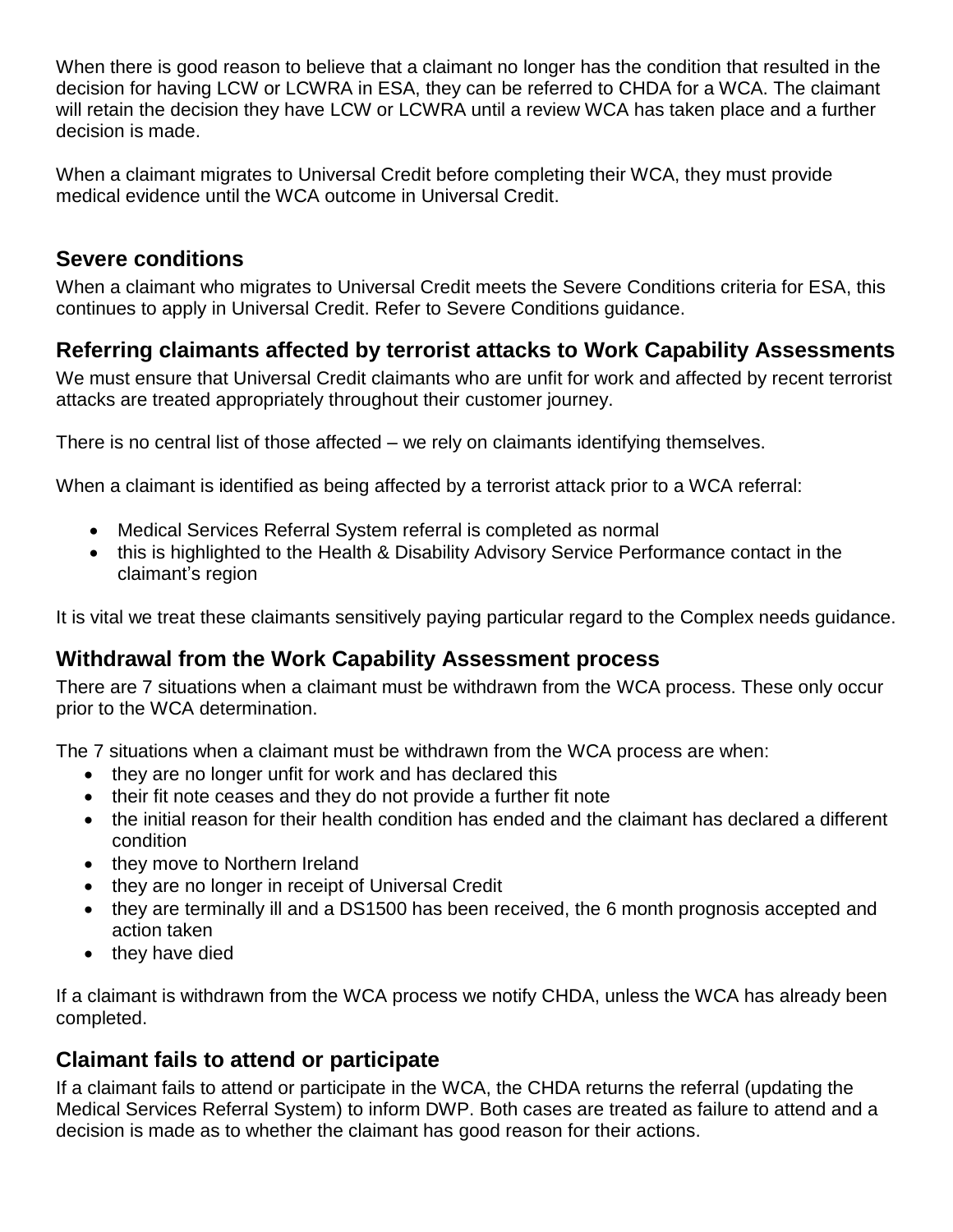# <span id="page-3-0"></span>**Work Capability Assessment outcomes**

Refer to Work Capability Assessment outcomes for all information on this subject.

**[Back to top](#page-0-3)**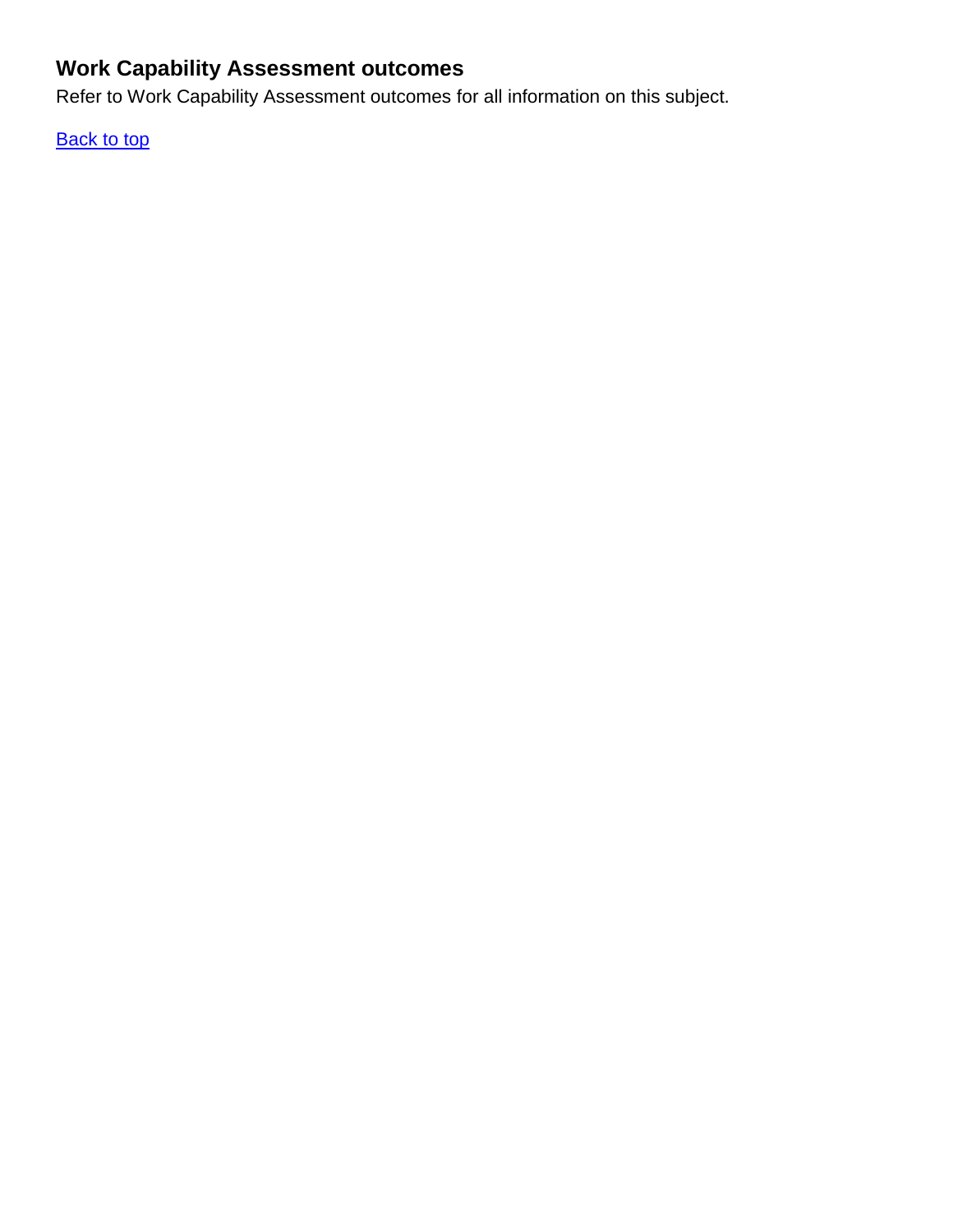**Owner** *(enter the name of the person who is responsible for the information in this content item)* CID

**See also** *(enter the names of related guidance)*

#### **Other Related items** *(enter the names of related ALPs, forms, leaflets etc.)*

Refer for a WCA

**Wales** 

#### **Stakeholders/Sources**

| Stakeholder's name    | Work Area e.g. policy-<br>(housing), L&D | <b>Date Reviewed</b><br>prior to QR |
|-----------------------|------------------------------------------|-------------------------------------|
| <b>Julie Cremins</b>  | Service Design                           | 8/04/2019                           |
| <b>Hamish Bremner</b> | Policy                                   | 1/4/2019                            |
| Stella Needham        | Policy                                   |                                     |
| <b>Tracy Coombs</b>   | Policy                                   |                                     |
| Donna Mckelvey        | Policy                                   |                                     |
| <b>Claire Blue</b>    | Policy                                   |                                     |
| <b>Stephen Hall</b>   | Policy                                   |                                     |

#### **Version control** *(record details of updates to guidance or key sign off for each version)*

| <b>Date</b> | <b>Version</b><br>number | <b>Comments/changes</b>                                                          | <b>Author</b>                     | <b>Reviewed by</b> |
|-------------|--------------------------|----------------------------------------------------------------------------------|-----------------------------------|--------------------|
| 24/05/2016  | 1.38                     |                                                                                  | A Lemon                           |                    |
| 25/05/2016  | 1.39                     | <b>Stripped out red</b><br>typeset for<br>assurance<br>purposes                  | J Irving obo<br><b>Andy lemon</b> |                    |
| 15/7/16     | 1.40                     | Post assurance<br>comments                                                       | <b>Andy Lemon</b>                 |                    |
| 25/7/16     | 1.41                     | Incorporated<br><b>Hamish Bremner's</b><br>comments received<br>as track changes | <b>Daryl</b><br><b>Beesley</b>    |                    |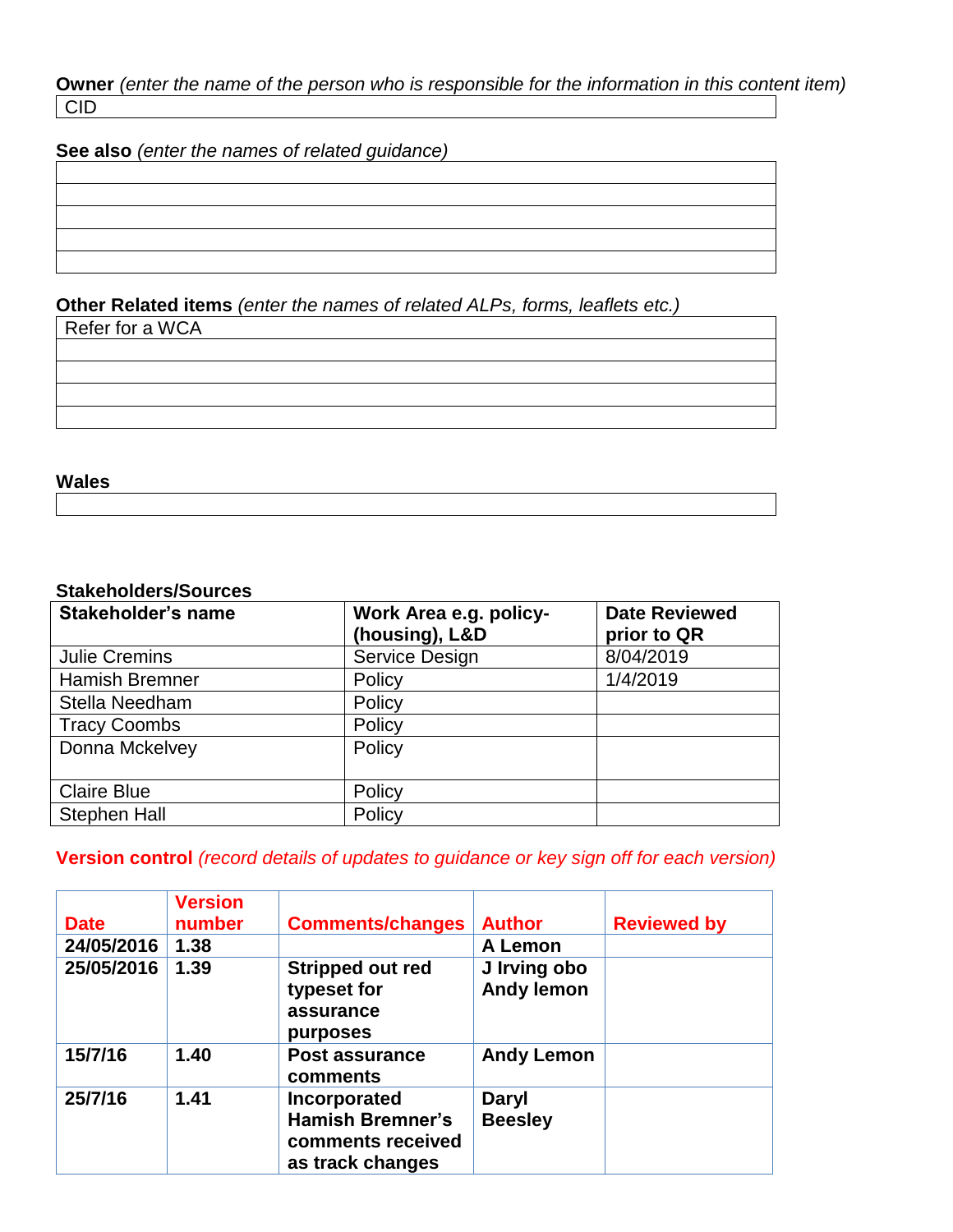|          |                  | through Winston<br><b>Alexander</b>                                                                                                           |                                 |                        |
|----------|------------------|-----------------------------------------------------------------------------------------------------------------------------------------------|---------------------------------|------------------------|
| 28/7/16  | 1.41             | <b>HEO check</b>                                                                                                                              |                                 | <b>S Hollingsworth</b> |
| 29/7/16  | V <sub>2.0</sub> | <b>Version to be</b>                                                                                                                          | <b>Daryl</b>                    |                        |
|          |                  | published                                                                                                                                     | <b>Beesley</b>                  |                        |
| 05/08/16 | V <sub>2.1</sub> | <b>HOC review.</b>                                                                                                                            |                                 | <b>Sue</b>             |
|          |                  | <b>Internal link fixed</b>                                                                                                                    |                                 |                        |
| 5/8/16   | V3.0             | <b>Published version</b>                                                                                                                      |                                 | <b>Daryl Beesley</b>   |
| 19/09/16 | V3.1             | <b>LM policy</b><br>comments for HoC<br>check impacted.<br>Moved to the ready<br>for publishing<br>folder.                                    | <b>Daryl</b>                    | <b>Sue</b>             |
| 20/09/16 | V4.0             | <b>Published</b>                                                                                                                              |                                 | <b>Sue</b>             |
| 22/09/16 | V4.1             | <b>Comments from</b><br>Debbie Ralph &<br><b>Karen Elsmore for</b><br><b>HoC</b> review                                                       |                                 |                        |
| 22/09/16 | V4.2             | <b>Comments</b><br>impacted                                                                                                                   |                                 | <b>Sue</b>             |
| 22/09/16 | V <sub>5.0</sub> | published                                                                                                                                     |                                 | <b>Sue</b>             |
| 06/10/16 | V <sub>5.0</sub> | Minor change from<br><b>Carren Coleman.</b><br><b>Repubished as V5.0</b>                                                                      |                                 | <b>Sue</b>             |
| 9/11/16  | V6.0             | <b>Published version</b><br>there was a<br>different version<br>being updated<br>because of HOC<br>and are now<br>together in this<br>version |                                 | <b>Daryl Beesley</b>   |
| 09/12/16 | V7.0             | <b>Added links for 2</b><br>pdfs 'switching off<br>tailoring' & What to<br>do when a claimant<br>reports a health<br>condition'               | <b>Brian</b><br><b>Harrison</b> |                        |
| 16/06/17 | V7.4             | <b>Updated for R68</b>                                                                                                                        | <b>Gill Ward</b>                |                        |
| 20/6/17  | V8.0             | <b>Published</b>                                                                                                                              |                                 |                        |
| 29/06/17 | V8.1             | <b>Amendments</b><br>requested by Julie<br><b>Cremins for R70</b>                                                                             | <b>Gill Ward</b>                |                        |
| 19/07/16 | V8.2             | <b>Amended to make</b><br>more 'UCFS'                                                                                                         | <b>Gill Ward</b>                |                        |
| 01/08/17 | V9.0             | <b>Uploaded to Invotra</b><br>ready for R71 on<br>02.08.17 (date set<br>as 02.08.17)                                                          | <b>Brian</b><br><b>Harrison</b> |                        |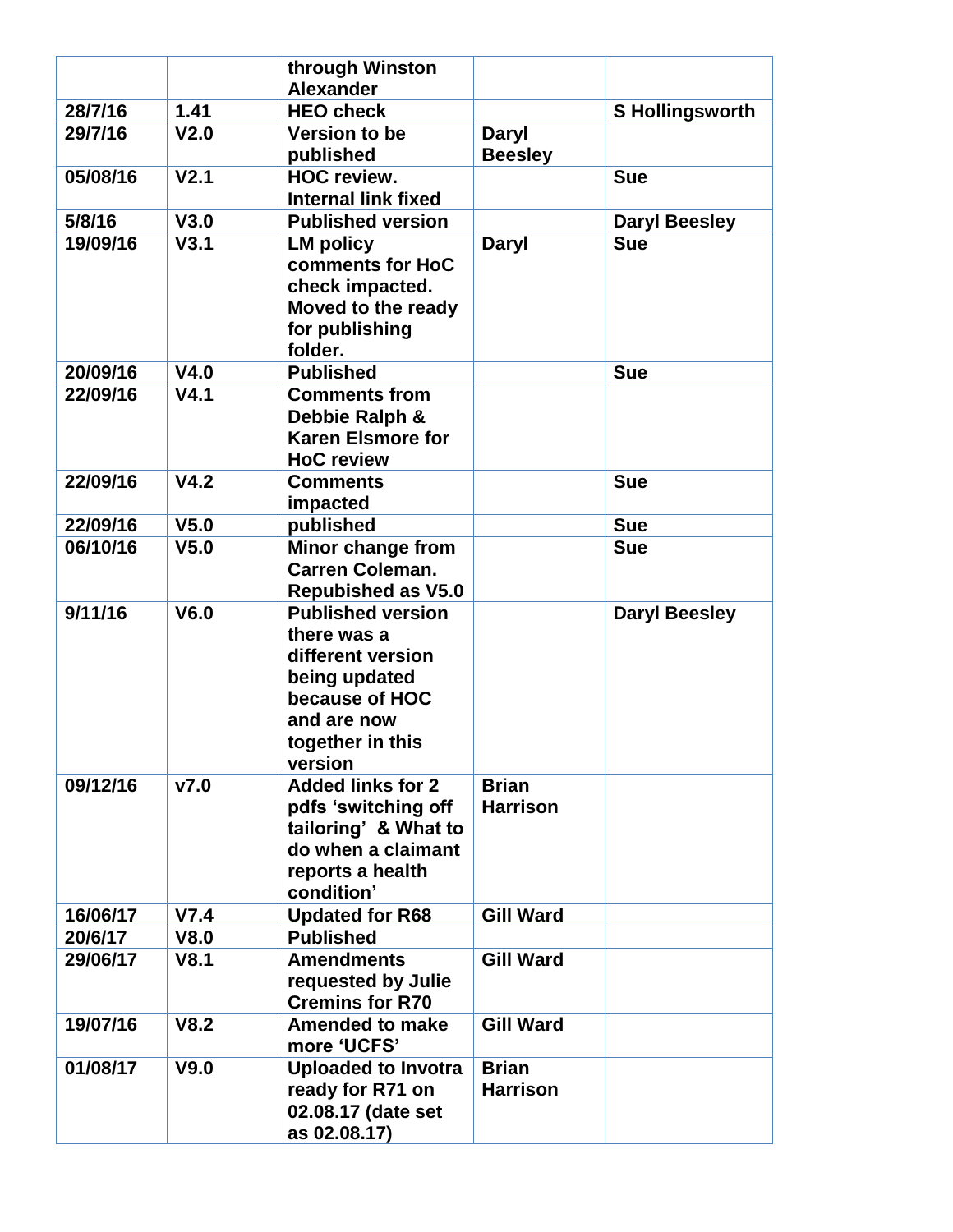| 23/02/18 | V9.1   | Amalgamation of<br>currently published<br>products into one<br>new Work Capability<br>Assessment product:<br>WCA, WCA<br>Outcomes,<br>Immediate WCA<br>Referrals, WCA-<br>claimants in<br>employment (All<br>currently published in<br>Health section)<br>These will be<br>removed from UL<br>site once replaced<br>with this updated<br>version. | Julie Irving            | <b>Gary Cook</b><br>This version was<br>superseded by<br>the below and<br>picked up in<br>version 10.1                                                                                                 |
|----------|--------|---------------------------------------------------------------------------------------------------------------------------------------------------------------------------------------------------------------------------------------------------------------------------------------------------------------------------------------------------|-------------------------|--------------------------------------------------------------------------------------------------------------------------------------------------------------------------------------------------------|
| 23/07/18 | V9.1   | <b>UL687 claimant</b><br>changes consent<br>post WCA referral<br>prior to dec made<br>action added                                                                                                                                                                                                                                                | <b>Ann Zammit</b>       | <b>Julie Cremins</b>                                                                                                                                                                                   |
| 01/08/18 | V9.2   | <b>Addressed</b><br>comments from<br>FSO (UC policy)                                                                                                                                                                                                                                                                                              | <b>Ann Zammit</b>       |                                                                                                                                                                                                        |
| 06/08/18 | V10.0  | <b>Revisions FSO</b>                                                                                                                                                                                                                                                                                                                              | Ann <sub>Z</sub>        | <b>FSO on revision</b><br>by Steve<br><b>Lawrence (UC</b><br>)policy, Julie<br>Cremins (SDT),<br><b>Ann Parking for</b><br>Dean Vincent<br>(OED), Nicola<br>Needham (DMA)<br>& Naomi<br>Sheppard (LM), |
| 07/08/18 | V10.01 | Amended to include<br>action to take when<br>referring claimants<br>affected by terrorist<br>attacks - wording<br>agreed by Ronke<br>Abass                                                                                                                                                                                                        | <b>Gill Ward</b>        | Added V10.02<br>not published or<br>assured<br>independently                                                                                                                                           |
| 06/08/18 | V10.02 | <b>Consolidation of</b><br>10.1, present<br>published &<br>comment on V9.2<br>by Julie Cremins<br>and Hamish<br><b>Bremner</b>                                                                                                                                                                                                                    | Jemima<br><b>Little</b> | Impacted and<br>incorporated V9.1<br>and V9.2 written<br>by Julie Irving<br>between March<br>and July 2018                                                                                             |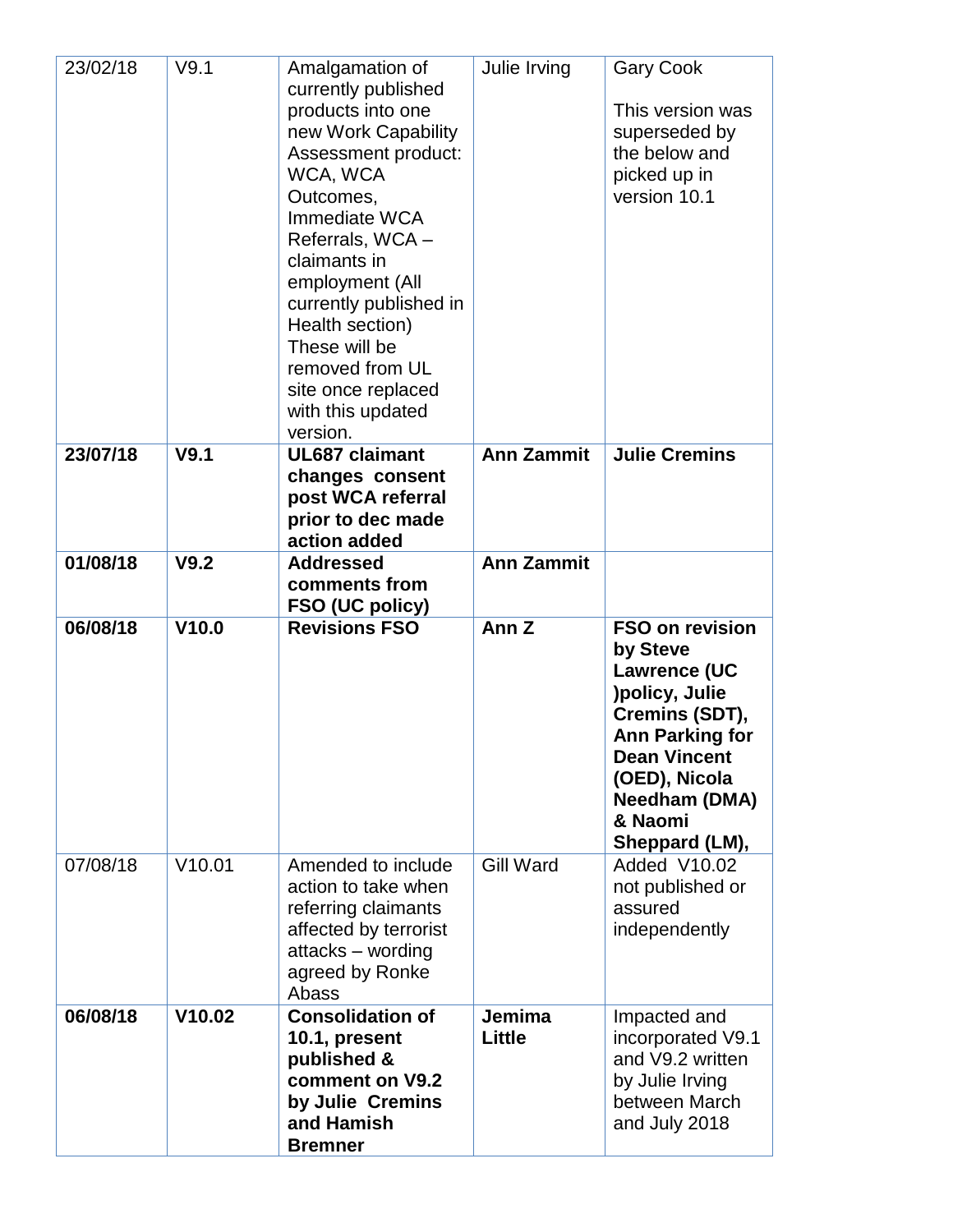| 20/8/18    | V10.3                | For assurance                                                                                                                                | Jemima<br>Little        |                                                                                                                                                   |
|------------|----------------------|----------------------------------------------------------------------------------------------------------------------------------------------|-------------------------|---------------------------------------------------------------------------------------------------------------------------------------------------|
| 24/8/18    | V10.4                | <b>Changed with</b><br>assurance<br>comments                                                                                                 | Jemima<br><b>Little</b> |                                                                                                                                                   |
| 31/8/18    | V10.5                | For Lync Sign off                                                                                                                            | Jemima<br>Little        | Clean copy all<br>deleted content<br>removed to make<br>it easy to read                                                                           |
| 31/8/18    | V10.6                | <b>Clear copy</b><br>following Lync sign<br>off meeting                                                                                      | Jemima<br>Little        |                                                                                                                                                   |
| 31/08/18   | V <sub>11</sub>      | For publishing                                                                                                                               | Jemima little           | Gills offered to<br>publish for me -<br>this was not<br>published as an<br>item was added<br>to create V12<br>which was then<br>published instead |
| 10/09/18   | V <sub>12</sub>      | <b>Amended to</b><br>include list of<br>contacts &<br>published                                                                              | <b>Gill Ward</b>        |                                                                                                                                                   |
| 16/11/18   | V <sub>12</sub>      | <b>ESA acronym</b><br>expanded<br>No change to<br>guidance                                                                                   | <b>Gary Cook</b>        |                                                                                                                                                   |
| 01/03/19   | V12.1                | Amended to include<br>a 7th reason for<br>WCA to be<br>withdrawn - terminal<br>illness (amendment<br>made as part of<br><b>MSRS</b> rewrite) | <b>Gill Ward</b>        | <b>Julie Cremins</b>                                                                                                                              |
| 08/03/19   | V12.2                | <b>Comments from FSO</b><br>impacted                                                                                                         | <b>Gill Ward</b>        |                                                                                                                                                   |
| 11/03/19   | V13.0                | Published                                                                                                                                    | <b>Gill Ward</b>        |                                                                                                                                                   |
| 20.03.19   | No version<br>change | Natural migration<br>changed to 'change<br>of circumstances' re<br><b>Neil Couling</b>                                                       | Jemima Little           |                                                                                                                                                   |
| 28/2/2019  | V13.01               | <b>Amendments to</b><br>resolve UL-1351<br>addition of relevant<br>periods guidance                                                          | Jemima<br><b>Little</b> |                                                                                                                                                   |
| 05/04/2019 | V13.02               | <b>Amended to</b><br>accommodate Julie<br><b>Cremins UL-1433</b><br>on 8.4.19                                                                | Jemima<br>Little        |                                                                                                                                                   |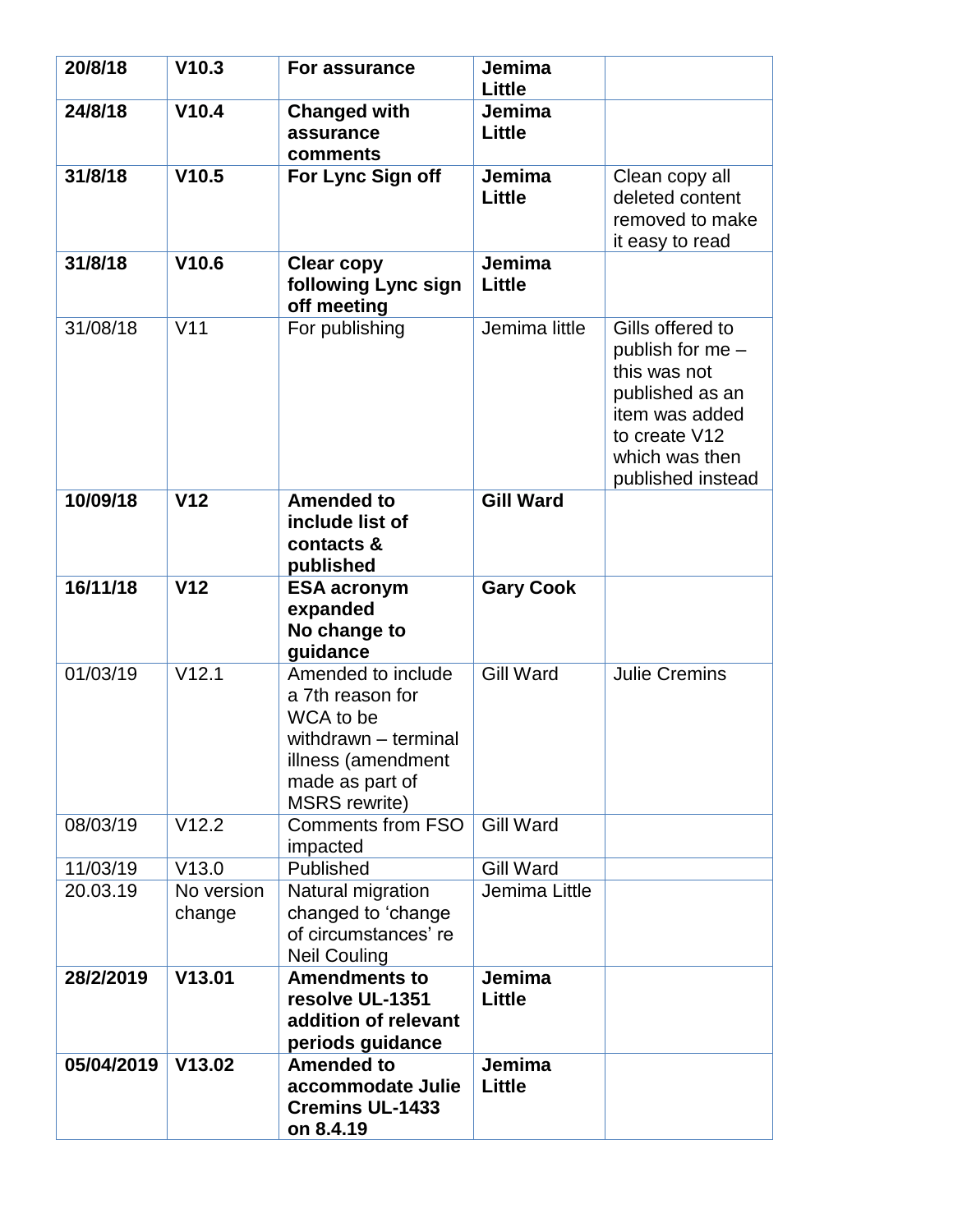| 8/04/2019  | V13.03    | <b>Tidy version for</b>                                                                                                          | Jemima           |                                                                 |
|------------|-----------|----------------------------------------------------------------------------------------------------------------------------------|------------------|-----------------------------------------------------------------|
|            |           | <b>Assurance</b>                                                                                                                 | Little           |                                                                 |
| 13/4/2019  | V13.04    | <b>Amended with</b><br>assurance<br>comments                                                                                     | Jemima<br>Little | Blue is Guy Hart,<br>purple Hamish,<br>green Julie              |
| 16.04.2019 | V13.05    | <b>Amended following</b><br>advice of Julie<br><b>Cremins to remove</b><br>para which is not<br>possible to present              | Jemima<br>Little |                                                                 |
| 28.05.2019 | Unknown   | Unknown                                                                                                                          | Sue Bale         | On invotra $/$<br>nothing saved to<br>published file<br>version |
| 28.05.2019 | V13.06    | Amended for further<br>comments.                                                                                                 | Jemima Little    | Liam -Brown,<br>Lee South (29 &<br>30.05.19) dark<br>blue       |
| 30.05.2019 | V13.07    | includes changes<br>31.05.0219                                                                                                   | Jemima Little    |                                                                 |
| 03.06.2019 | V13.08    | Includes changes<br>from Skype                                                                                                   | Jemima Little    | Lee South, Amy<br>Palmer and<br><b>Hamish Bremner</b>           |
| 03.06.2019 | V13.09    | Supplied for<br>clearance by all<br>those who'd<br>previously<br>commented                                                       | Jemima Little    |                                                                 |
| 4.6.2019   | V13.10    | Amended with<br>Hamish's new TT<br>version changes and<br>Lee Souths<br>additional change                                        | Jemima Little    |                                                                 |
| 10/06/2019 | V13.11    | Amended to include<br>medical evidence for<br><b>ESA migraters</b><br>following linked<br>comment on medical<br>evidence product | Jemima Little    |                                                                 |
| 17.06.2019 | Unchanged | Updated review date<br>of published version                                                                                      | Jemima Little    |                                                                 |
| 7.7.2019   | V13.12    | <b>Further amendments</b><br>for Hamish agreed<br>by lee South                                                                   | Jemima Little    |                                                                 |
| 15.07.2019 | V13.13    | <b>Further amendments</b><br>for Hamish Bremner<br>on a Skype Call<br>5.07.0219                                                  | Jemima Little    |                                                                 |
| 19.07.2091 | V13.14    | Amended for Julie<br>Cremins who spotted<br>a couple of sentence                                                                 | Jemima Little    |                                                                 |